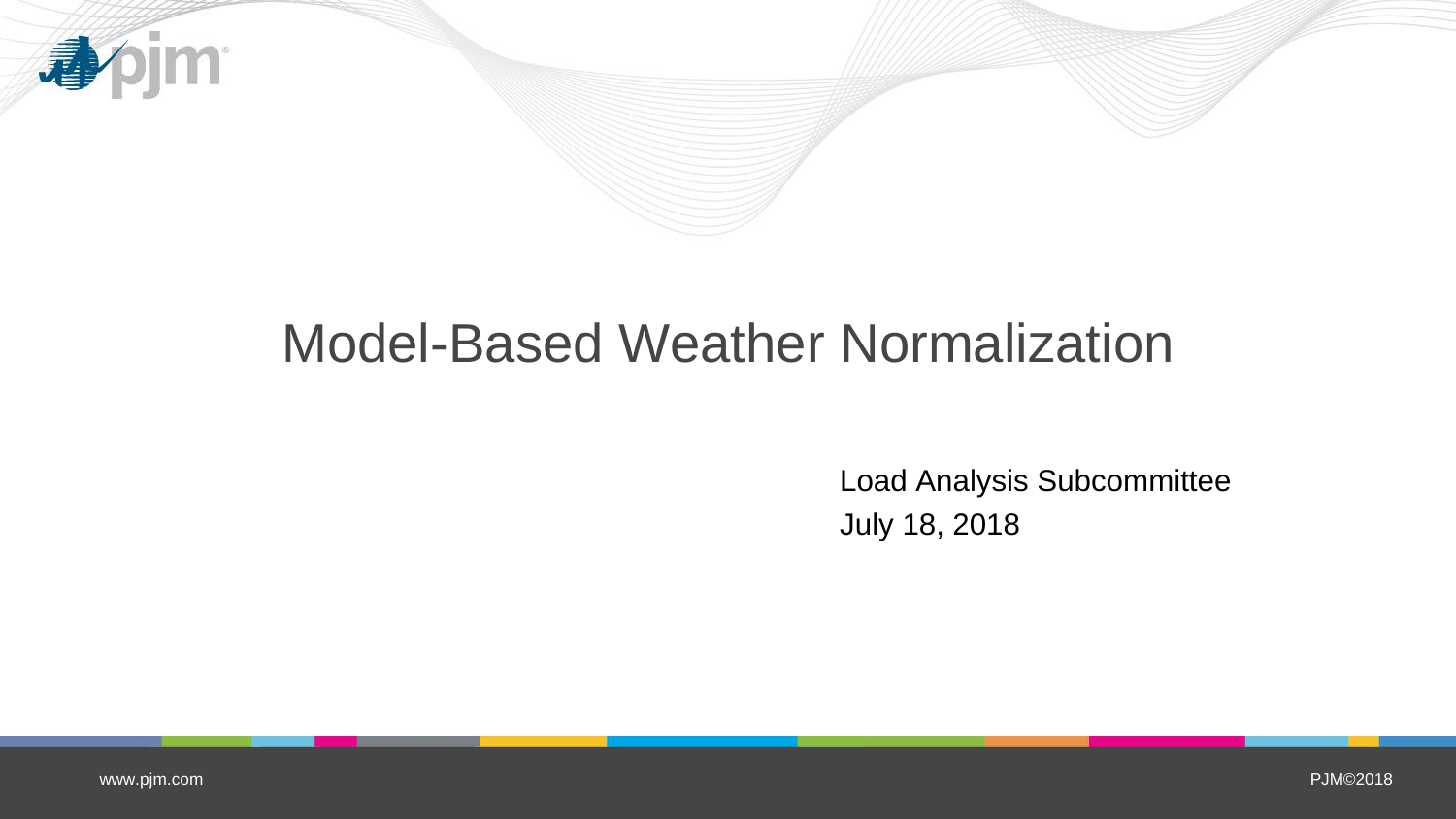



- The current weather normalization procedure provides an accurate portrayal of the growth pattern of peak load over time, but fails to give an accurate estimate of weather-normalized growth in the first year of the forecast.
- PJM is considering a return to using the model to produce weather-normalized peaks, for the following reasons:
	- The current model and test model do not suffer from the underlying accuracy issues as the pre-2016 model
	- It will still give an accurate estimate of weather-normalized growth
	- It should give a better estimate of first year weather-normalized growth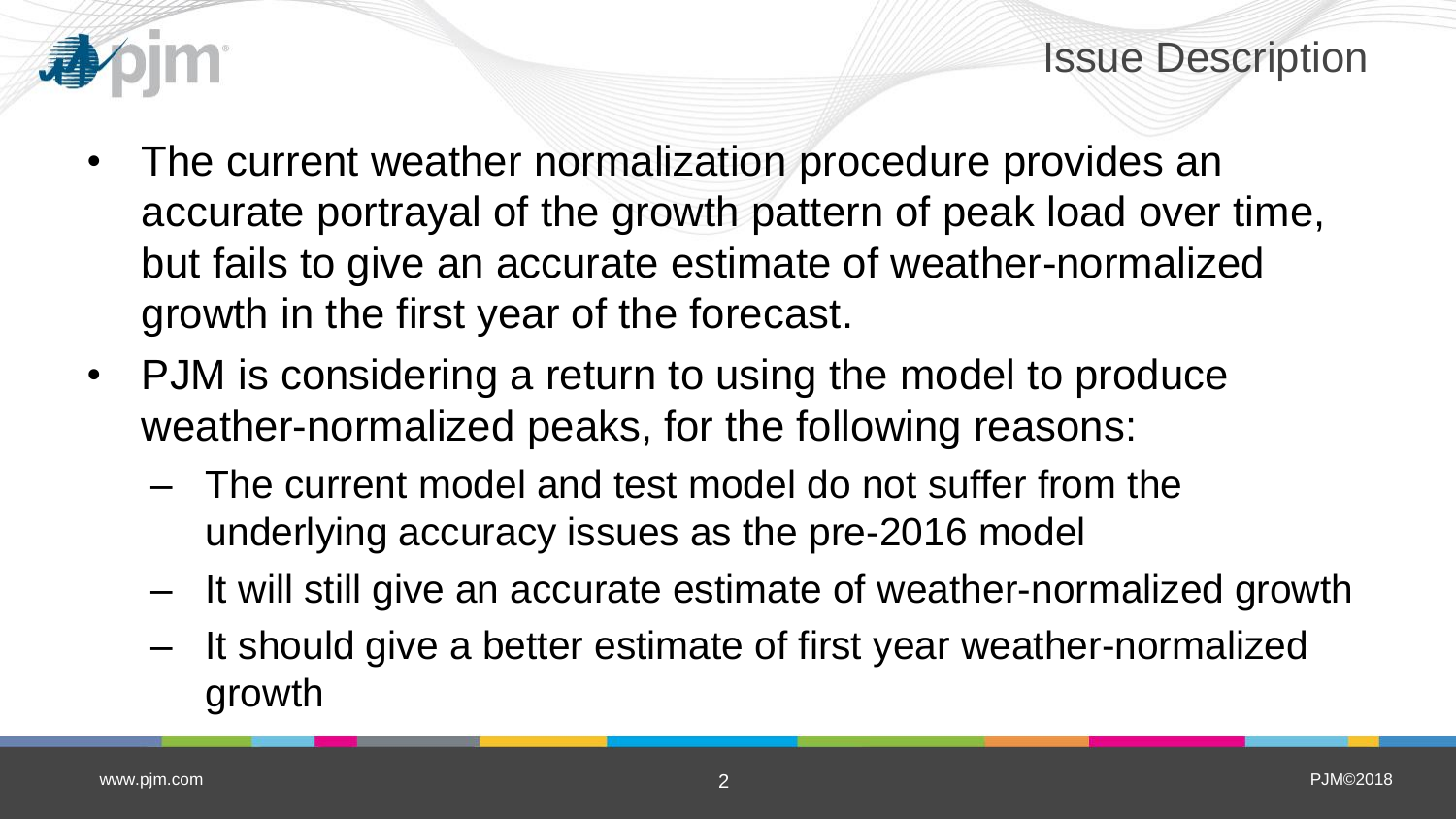

- Estimate model parameters on load history through most recent Summer
- Run 1994-2016 weather simulation (produces a distribution of potential peaks)
	- Select median as the weather normal peak
	- Zonal values are included in posted model stats spreadsheet (on the forecast tabs)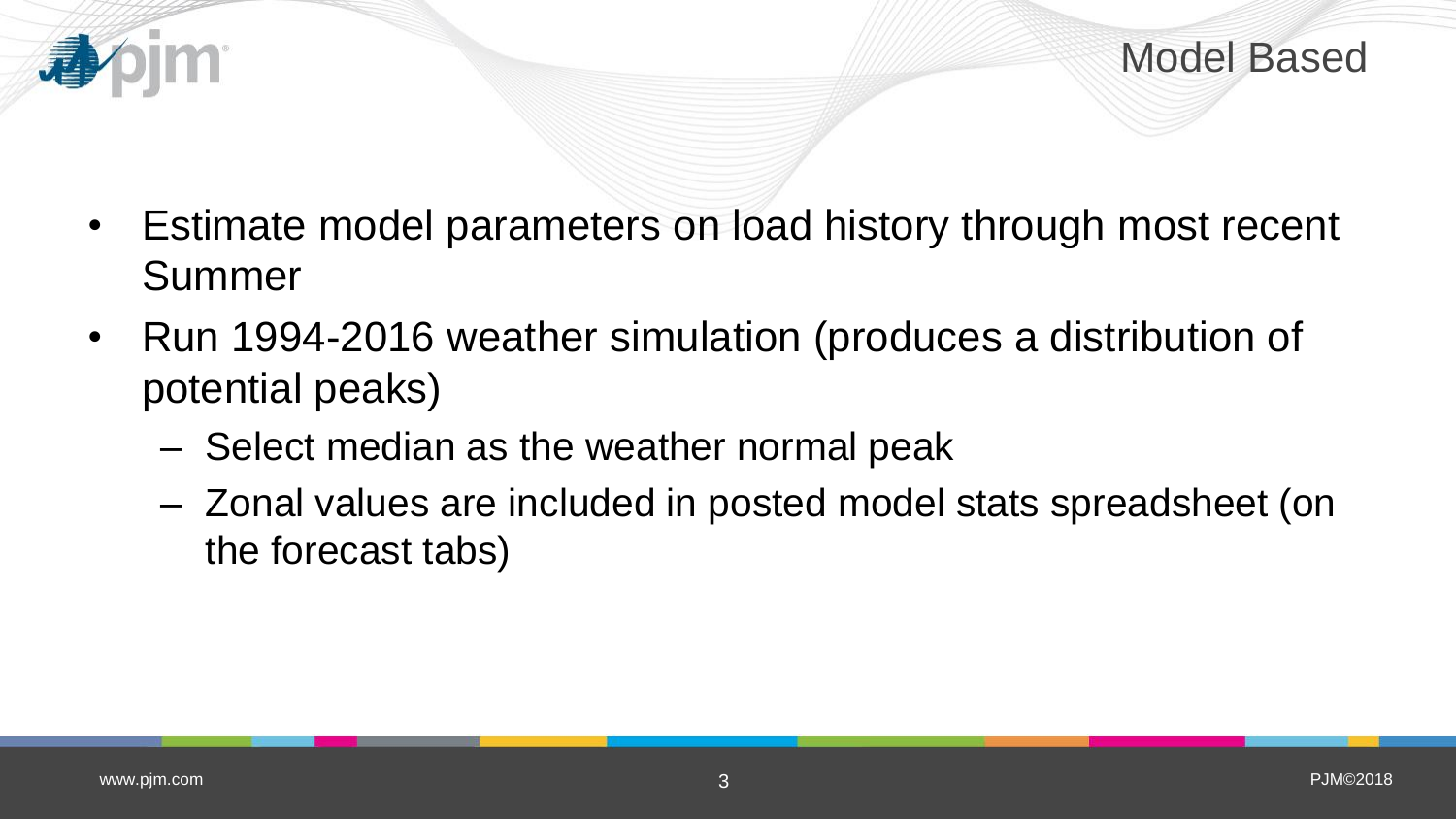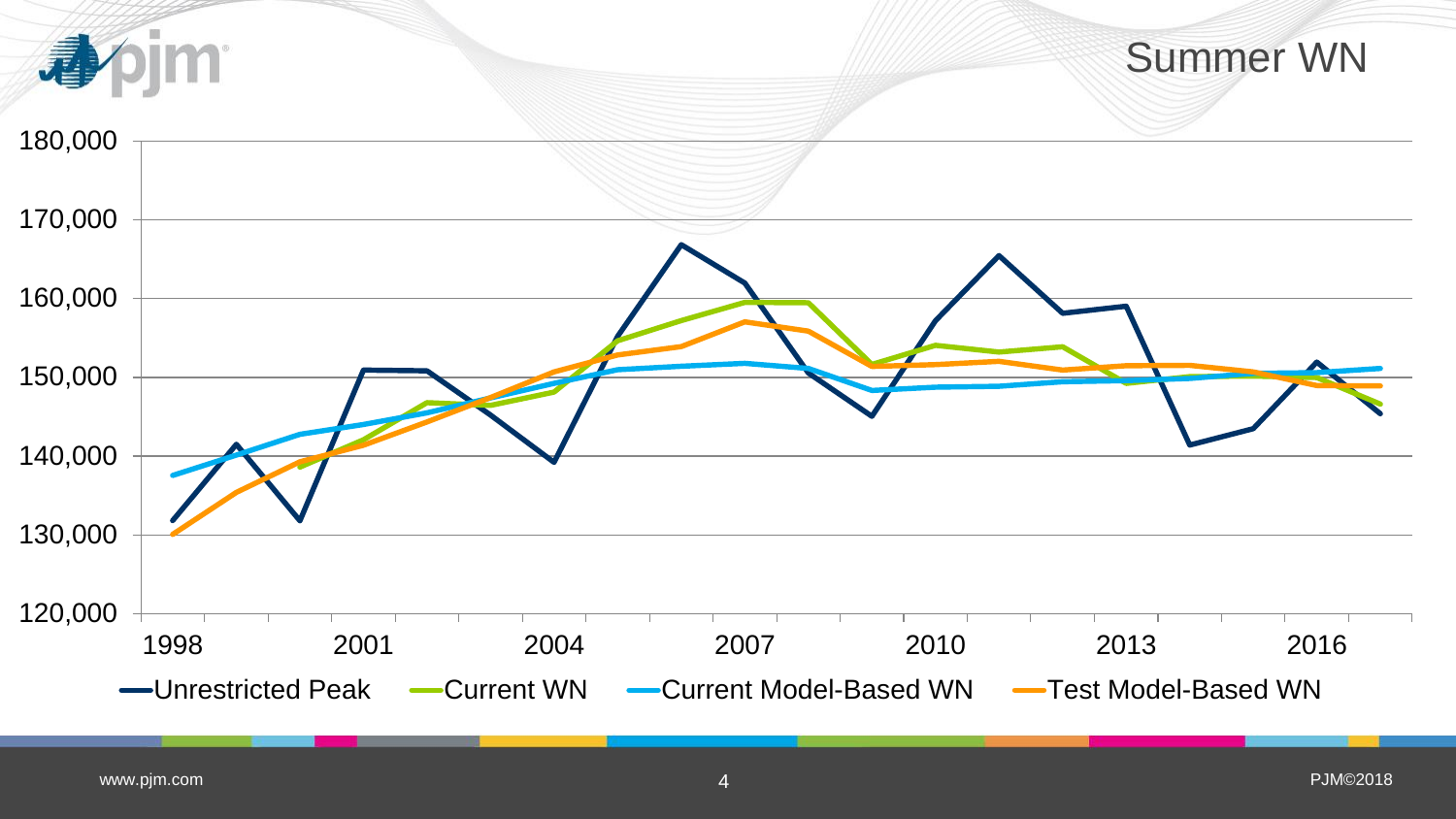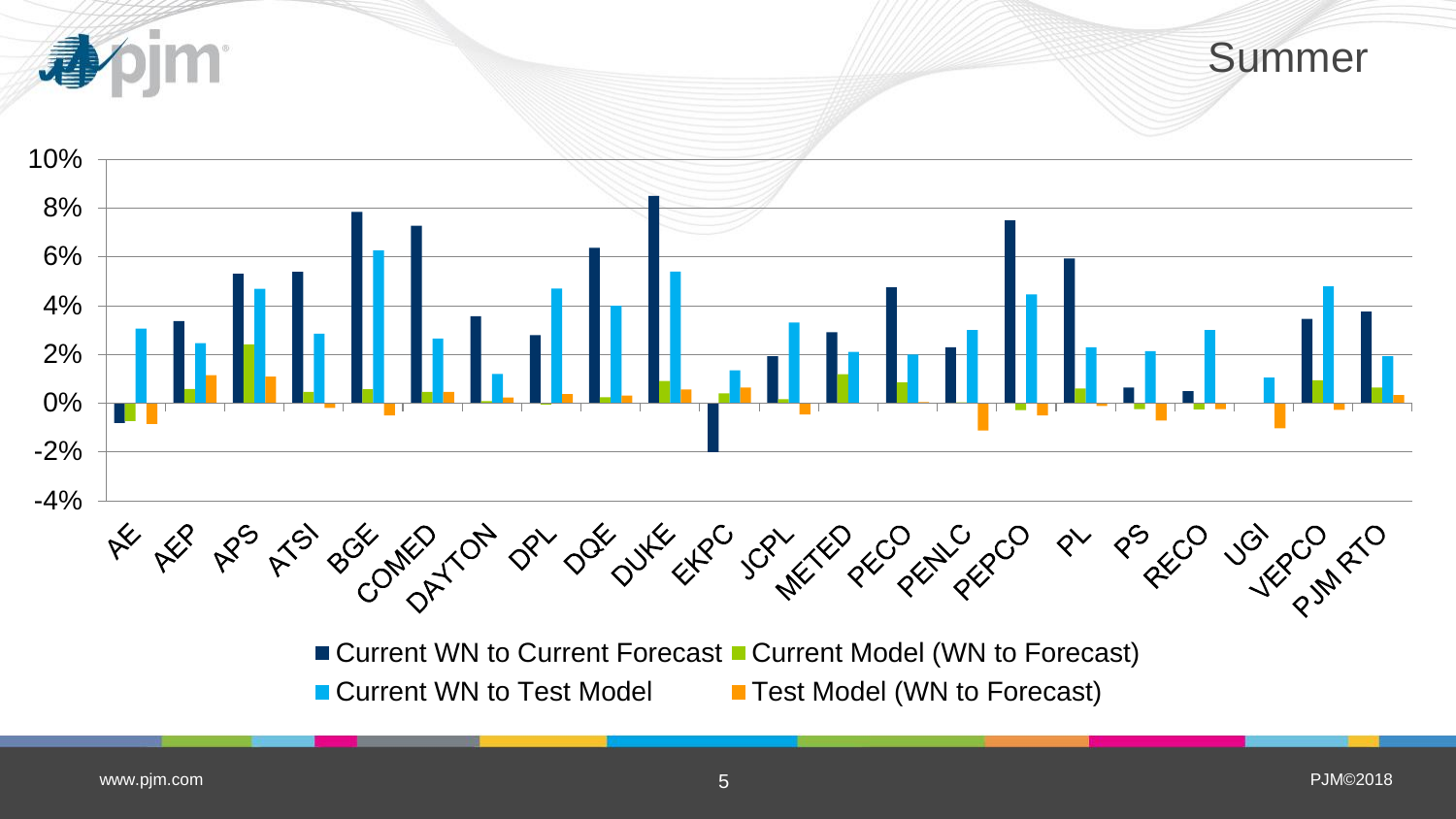